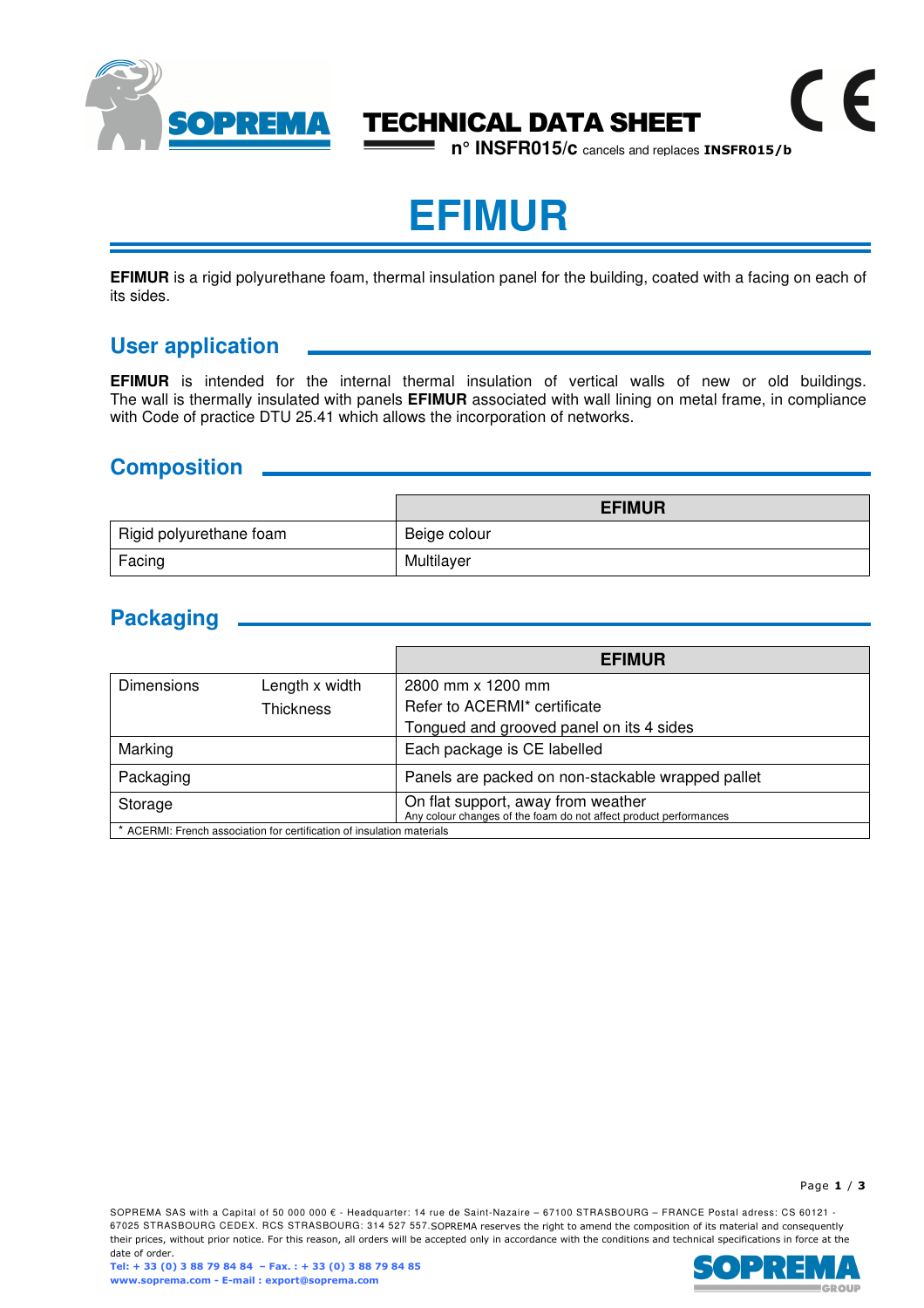

## TECHNICAL DATA SHEET

**n° INSFR015/c** cancels and replaces **INSFR015/b**

## **Characteristics - CE marking**

**EFIMUR** is a rigid insulation panel for buildings and complies with EN 13165: "Factory made rigid polyurethane foam (PU) products".

| <b>Essential characteristics</b>                                                                   |       |       | <b>Performances</b> |           | <b>Harmonised</b><br><b>Technical</b><br><b>Specification</b> |
|----------------------------------------------------------------------------------------------------|-------|-------|---------------------|-----------|---------------------------------------------------------------|
| Thermal conductivity $-\lambda_D$ (W/(m.K))                                                        | 0,028 | 0.025 | 0,023               | 0,022     |                                                               |
| Thickness $- d$ (mm)                                                                               | 20    | 25    | $30 - 35$           | 40-160    |                                                               |
|                                                                                                    |       |       |                     |           |                                                               |
| Thermal resistance $-$ R <sub>D</sub> (m <sup>2</sup> .K/W)                                        | 0,70  | 1,00  | 1,30-1,50           | 1,85-7,40 |                                                               |
| Thickness tolerance                                                                                |       |       | T <sub>2</sub>      |           |                                                               |
| Reaction to fire                                                                                   |       |       | <b>NPD</b>          |           |                                                               |
| Durability of reaction to fire against heat                                                        |       |       |                     |           |                                                               |
| exposure, weathering, ageing/<br>degradation                                                       |       |       | (a)                 |           |                                                               |
| Thermal resistance durability against heat<br>exposition, weather conditions, aging/ and<br>damage |       |       |                     |           |                                                               |
| Durability characteristics                                                                         |       |       | (b)                 |           |                                                               |
| Dimensional stability                                                                              |       |       | DS(70,90)2          |           |                                                               |
| Deformation under specified compressive<br>load and temperature conditions                         |       |       | <b>NPD</b>          |           | EN 13165: 2012                                                |
| Determination of thermal resistance and<br>thermal conductivity values after ageing                |       |       | (b)                 |           | A1:2015                                                       |
| Compressive strength                                                                               |       |       | <b>NPD</b>          |           |                                                               |
| Tensile strength                                                                                   |       |       | <b>NPD</b>          |           |                                                               |
| Durability of reaction to fire against heat<br>exposure, weathering, ageing/<br>degradation        |       |       |                     |           |                                                               |
| Compressive creep                                                                                  |       |       | <b>NPD</b>          |           |                                                               |
| Water permeability                                                                                 |       |       |                     |           |                                                               |
| Short term water absorption                                                                        |       |       | WS(P)0,2            |           |                                                               |
| Long term water absorption                                                                         |       |       | <b>NPD</b>          |           |                                                               |
| Flatness after partial immersion                                                                   |       |       | <b>NPD</b>          |           |                                                               |
| Water vapour transmission                                                                          |       |       | <b>NPD</b>          |           |                                                               |
| Acoustic absorption                                                                                |       |       | <b>NPD</b>          |           |                                                               |
| Release of dangerous substances inside<br>buildings                                                |       |       | (c)                 |           |                                                               |
| Continuous glowing combustion                                                                      |       |       | (c)                 |           |                                                               |

(a): Polyurethane fire resistance does not degrade with time.

(b): Any variation of thermal conductivity and thermal resistance is processed and taken in account in the declared values (Annex C for thermal conductivity and dimensional stability for the thickness).

(c): European test methods are ongoing.

| <b>Additional characteristics</b>  | <b>Performances</b>                        | <b>Test method</b> |
|------------------------------------|--------------------------------------------|--------------------|
| Useful dimensions (Length x width) | 2800 mm $\pm$ 10 mm x 1190 mm $\pm$ 7.5 mm | EN 13165: 2012     |
| Squareness                         | $\leq 5$ mm/m                              |                    |
| <b>Flatness</b>                    | gap $\leq 10$ mm                           | A1:2015            |

 $\epsilon$ 

SOPREMA SAS with a Capital of 50 000 000 € - Headquarter: 14 rue de Saint-Nazaire – 67100 STRASBOURG – FRANCE Postal adress: CS 60121 -67025 STRASBOURG CEDEX. RCS STRASBOURG: 314 527 557.SOPREMA reserves the right to amend the composition of its material and consequently their prices, without prior notice. For this reason, all orders will be accepted only in accordance with the conditions and technical specifications in force at the date of order.